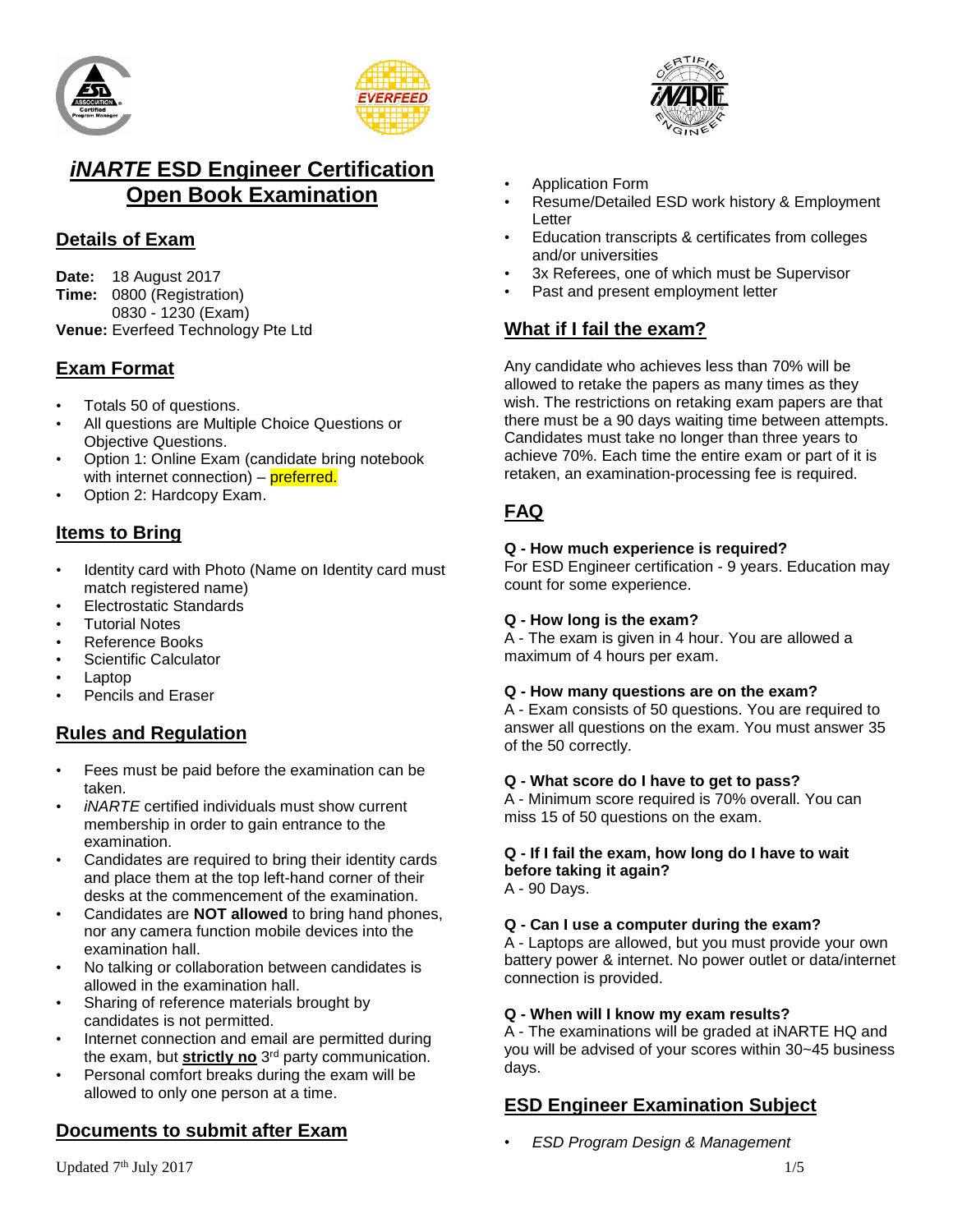



- *ESD Loss Analysis*
- *ESD Theory*
- *Math/Physics*
- *Safety*
- *Standards/Specifications*
- *Terminology*
- *System Test & Measurement*
- *Workstations*
- *Flooring*
- *ESD Shielding Analysis*
- *Manufacturing/Repair Facility*
- *Auditing Plant Equipment ESD*
- *Control & Evaluation*
- *Clean Room Equipment & Material Control*
- *Body Charge Evaluation & Control*
- *Garment Control & Evaluation*
- *Manufacturing Plant Handling Procedures*
- *ESD Control Material In-Field Testing*
- *Production Aids & Tool Evaluation*
- *Ionization Devices & Systems*
- *Material Test & Measurement*
- *In Field ESD Controls*
- *Device Sensitivity Test & Measurement*
- *Grounding Technology*
- *Laboratory Test & Analysis of ESDC Packaging Materials*

### **ESD Engineer Certification Criteria**

Candidates are to provide specific record of 9 years or more of experience in engineering work. If not, an Associate Engineer certification will be awarded until 9 years of experience is gained.

### **What if I fail the examination?**

- Any candidate who achieves less than 70% will be allowed to retake the papers as many times as they wish.
- The restrictions on retaking exam papers are that there must be a **90** days waiting time between attempts.
- Candidates **must take no longer than three years** to achieve 70%,
- Each time the entire exam is retaken, an examination processing fee is required.

### **Contact Information**

Singapore

Everfeed Technology Pte Ltd

- Phone: +65 6863 1488
- Fax: +65 6863 0488
- Email: [info@everfeed.com.sg](mailto:info@everfeed.com.sg)

Updated 7<sup>th</sup> July 2017 th July 2017 2017



#### Malaysia

- TKC Feed-System (M) SDN BHD
- Phone: (+60) 4 390 8011
- Fax: (+60) 4 390 8012
- Email: [infopng@tkc.com.my](mailto:infopng@tkc.com.my)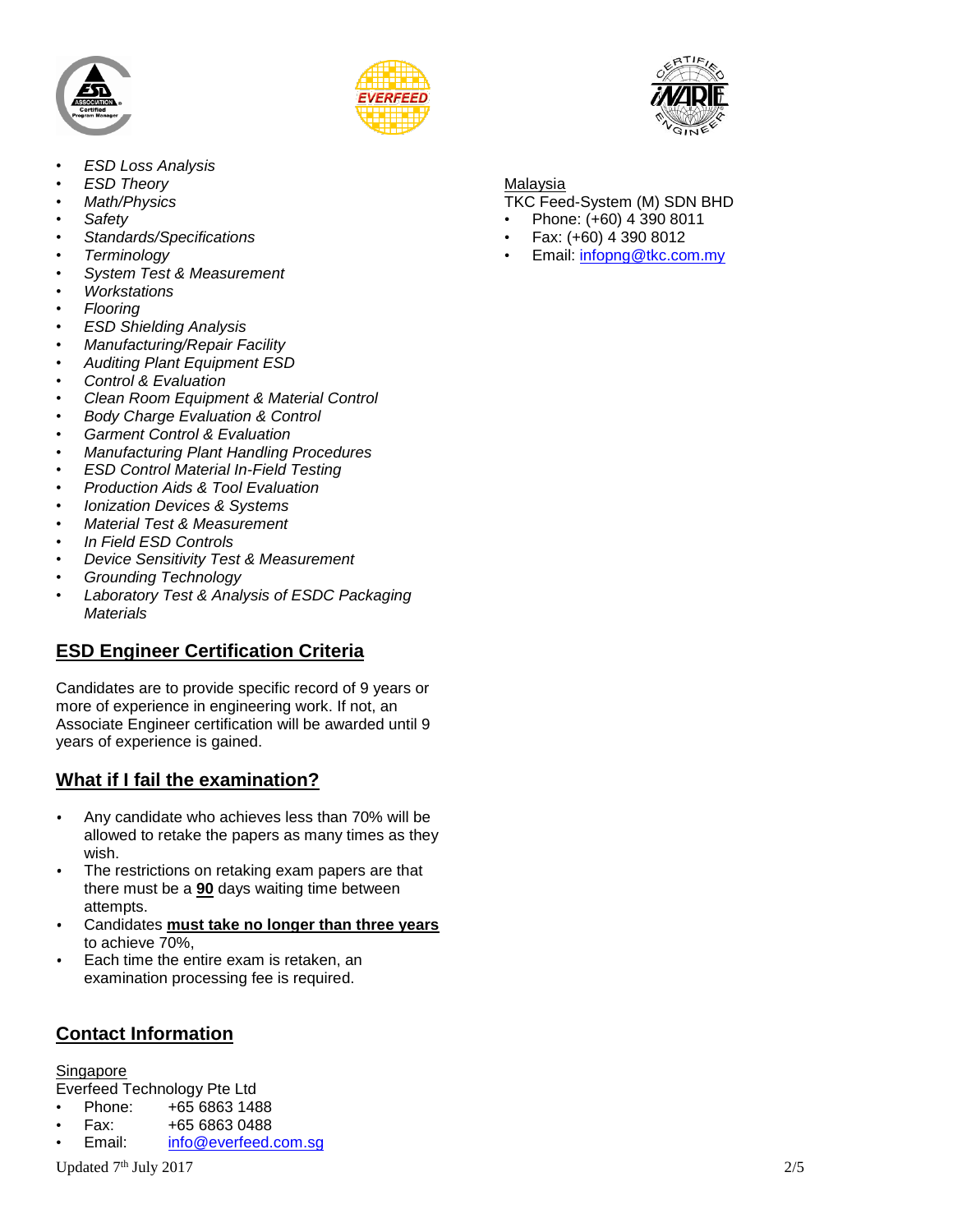





# Appendix 1

ESD Examination measures knowledge in ESD fundamentals and is an open book examination. Open book DOES NOT include internet resources or web browsing. Any reference material used is subject to evaluation or rejection by either the administrator of the exam or iNARTE officials.

Applicants have 4 hours only to complete this exam. If you complete the exam before the 4 hour time period, you may review your responses.

The examination includes 50 exam items. All items are graded and any questions left unanswered are graded as incorrect.

# Exemplar Global Non-Disclosure Agreement

Read the following terms of this Agreement carefully. The applicant will sign and date the examination to signify their consent to the following.

This Non-Disclosure Agreement (the "Agreement") is entered into between the examinee ("You") and Exemplar Global, Inc. ("Exemplar Global") along with its subsidiaries as of the date the examinee registers for the examination (the "Effective Date").

The examination ("Exam") you will take is **confidential** and is protected by the Uniform Trade Secret Act. The exam is made available to You solely for the purpose of assessing knowledge competencies as stated in the personnel certification scheme requirements.

1. **Confidential Information**. The content of the Exam, including without limitation, questions, answers, and the responses You choose, as well as any communication regarding or related to the Exam, including oral communication, is Exemplar Global's confidential information ("Confidential Information"). Any disclosure of Confidential Information is a violation of this Agreement and could compromise the integrity and security of the examination program. Exemplar Global makes exams available to You solely for the purpose of demonstrating knowledge competency in the content area referenced by the title of the exam. You are expressly prohibited from disclosing, discussing, publishing, reproducing, copying, selling, posting, downloading, or transmitting any Confidential Information, in whole or in part, in any form or by any means, oral or written, electronic or mechanical, for any purpose.

2. **Privacy Notice**. By taking this Exam, you agree that Exemplar Global and any Exam provider may share your information with each other, including personal information, in order to administer the Exam(s), to improve the testing program and experience, and to facilitate statistical analyses. Exemplar Global agrees that the Exam results and/or Score reports will be shared with You, the examinee, unless You request the results and/or reports to be disclosed to a third-party. To learn more about Exemplar Global's Governance Policies related to Confidentiality (G15) and Records (G11), please email info@exemplarglobal.org

Updated 7<sup>th</sup> July 2017 3/5 3. **Certification Revocation**. You may be prohibited from taking any Exam, and/or may be decertified from the Personnel Certification scheme if you violate this Agreement or engage in any misconduct. Exam proctors are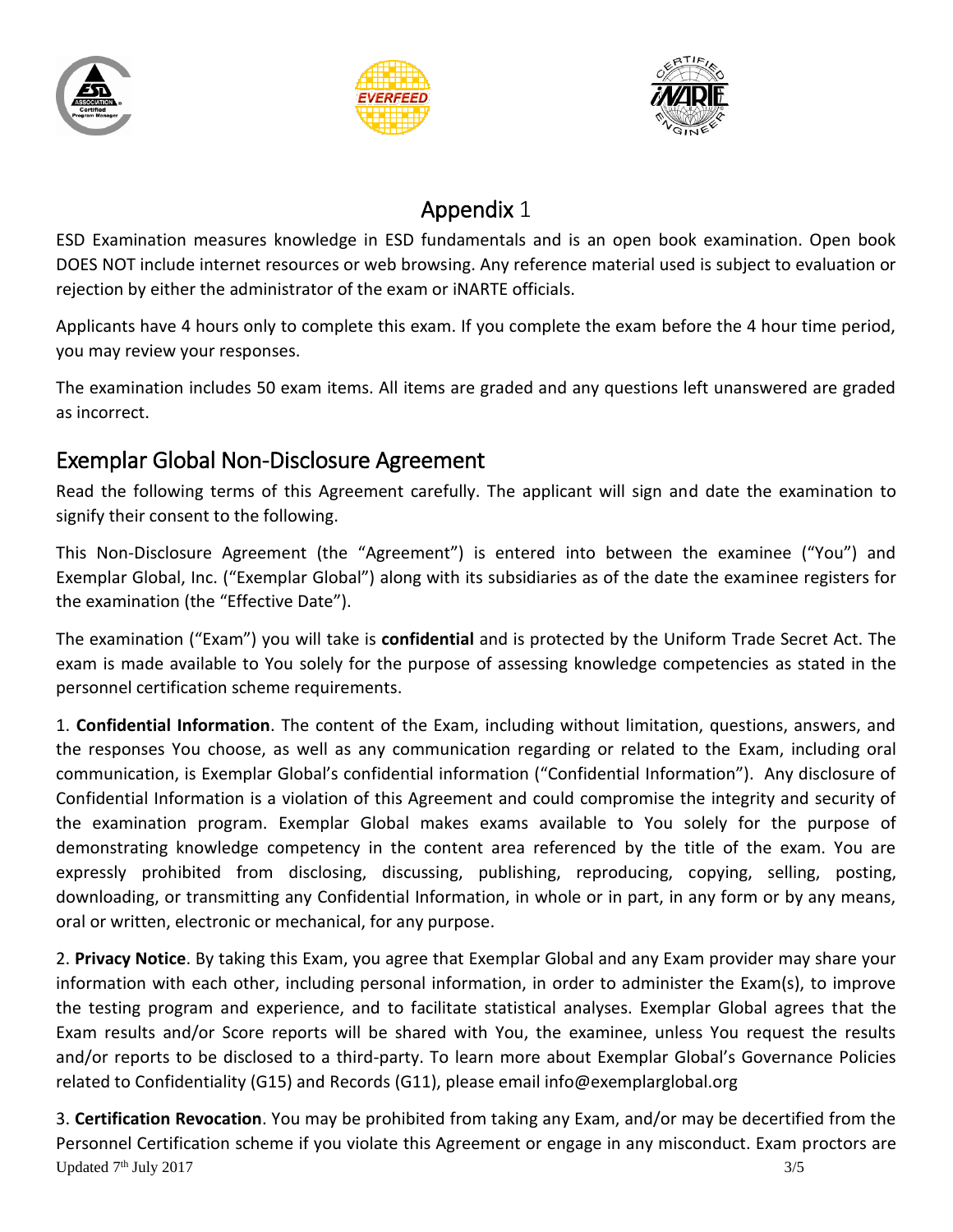





authorized to take immediate and appropriate measures against anyone who violates testing rules. This policy is enforced to ensure the integrity of the Exam and Exemplar Global examination programs. Should You be found in violation of this Agreement any and all funds associated with the registration for this exam are forfeit and **no refunds**, without exception, will be given.

Examples of misconduct and/or misuse of the Exam include but are not limited to:

- Fraudulently impersonating another while taking the Exam;
- Providing or accepting improper assistance;
- Disseminating actual Exam content, including the responses You chose for the questions, by any means including web postings, formal or informal test preparation or discussion groups, reconstruction through memorization or any other method
- Possession of non-authorized items during the Exam;
- Using unauthorized materials (including brain-dump material and/or unauthorized publication of Exam questions with or without answers) to prepare for the Exam;
- Making notes of any kind during the Exam outside this exam booklet or the answer sheet
- Removing or attempting to remove Exam material (in any format);
- Intentionally causing a disturbance of any kind during the Exam; and
- Modifying and/or altering the results and/or score report for this Exam or any other Exam record.